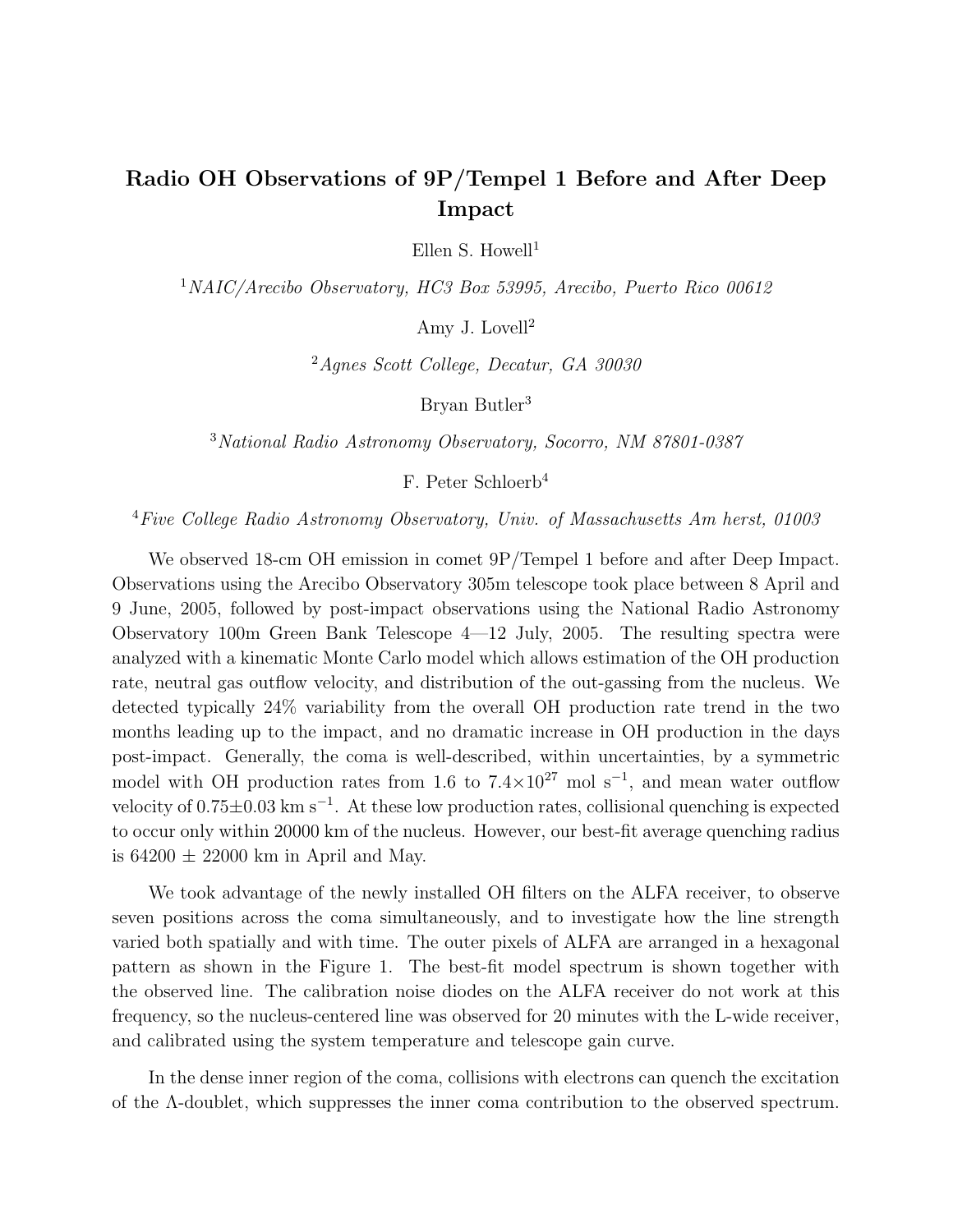Quenching is not expected to be a major effect for comets with gas production less than  $10^{29}$  mol s<sup>-1</sup> (Crovisier et al., 2002). Nonetheless, we do see evidence for quenching in late April and May in our mapped observations of 9P/Tempel 1. The degree of quenching is well constrained by our mapping observations, because we directly observe the ratio of the OH line strengths towards the nucleus and at offset positions. Figure 2 shows a comparison of the quenched and unquenched models for 2 May, which is best fit with a quenching radius of 80000 km. To illustrate the difference in the on-to-off line ratios, we scaled the offset position models to fit the observations, as shown on the left. Only with quenching suppressing the OH line strength in the inner 80000 km does the resulting nucleus-centered model spectrum match the observations (right panel of Figure 2).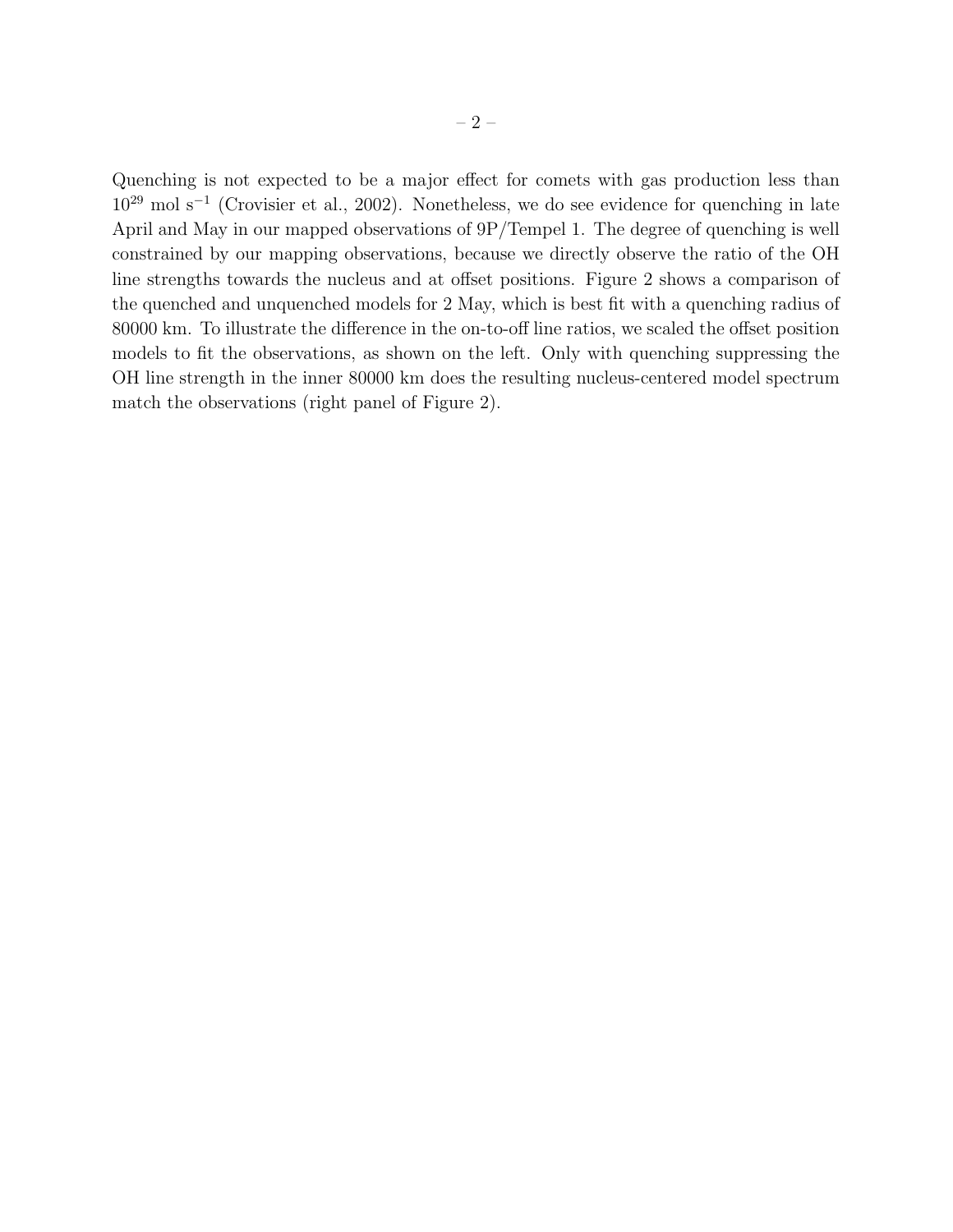

Fig. 1.— The OH 1667 MHz spectra observed at Arecibo on 3 May 2005 are shown. This map was made combining observations from the L-wide and ALFA receivers. The nucleus spectrum is the result of 134 minutes integration, the outer spectra are 113 minutes integration using ALFA. The outer hexagonal map of spectra was oriented with off position 1 (off1) in the tailward direction, and off position 4 (off4) in the sunward direction. The best model fits are shown on each spectrum as a dotted line. The errorbar indicates the rms noise in each spectrum.